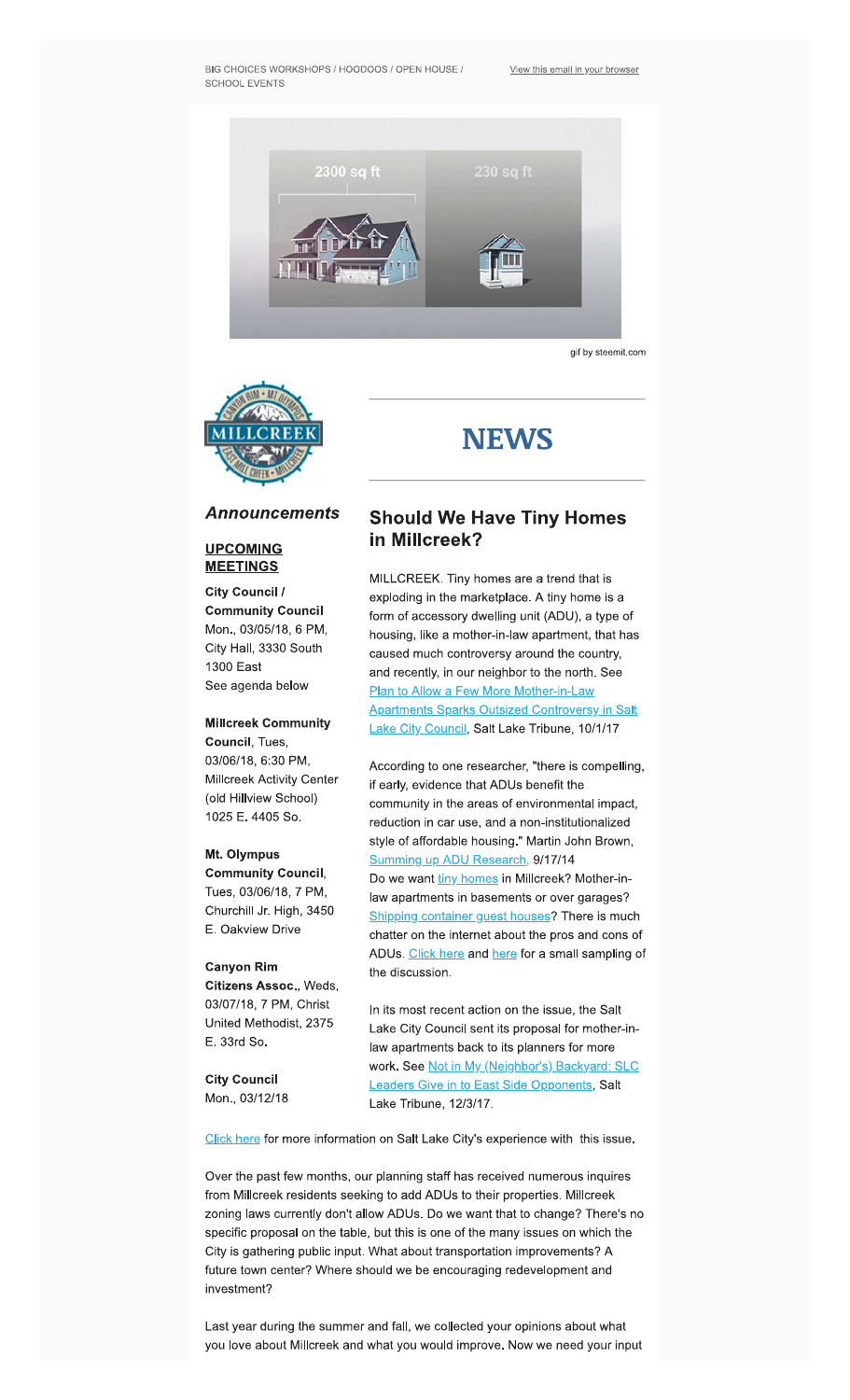**on BIG IDEAS and help to make the BIG CHOICES. These choices will determine our City going to look like in the next 10 to 20 years.Three public workshops this month present terrific opportunities for you to weigh in. Please come hear what we've been doing, give your opinions, and choose breakfast or ice cream on usl [Click here to find out more.](https://millcreekgeneralplan.com/events)** 



Millcreek faces important choices in planning for its future growth and development, and wants hear your ideas about the direction growth should take. Provide your input on big ideas and big choices for the future at public workshops on:

## March 17<sup>th</sup> March 22<sup>nd</sup> March 23<sup>rd</sup> Dioo a.m. - 11:30 a.m. 6:00 p.m. - 7:30 p.m. 1:00 p.m. - 3:00 p.m. d Bailey Apartments City Hall 10:00 a.m. - 11:30 a.m. 6:00 p.m. - 7:30 p.m. 1:00 p.m. - 3:00 p.m. Bud Bailey Apartments City Hall Millcreek

3970 S. Main Street.<br>Building C 3330 S 1300 E Community Center<br>2266 E Evergreen Av 2266 E Evergreen Ave

The meetings will be a workshop style format where participants are invited to join in small group discussions.

For more information visit:



**[WWW.MILLCREEKGENERALPLAN.COM](https://millcreekgeneralplan.com/events)** 



Rare Wasatch Blvd. Hoodoos. Photo by Lisa Reynolds

# **Parleys Canyon Interchange Changes**

**Come learn more about the ideas UDOT has for changes to made to**  the I-215 / Foothill / I-80 interchange **at the bottom of Parleys Canyon. Click here** for more information on **what UDOT is thinking.** 

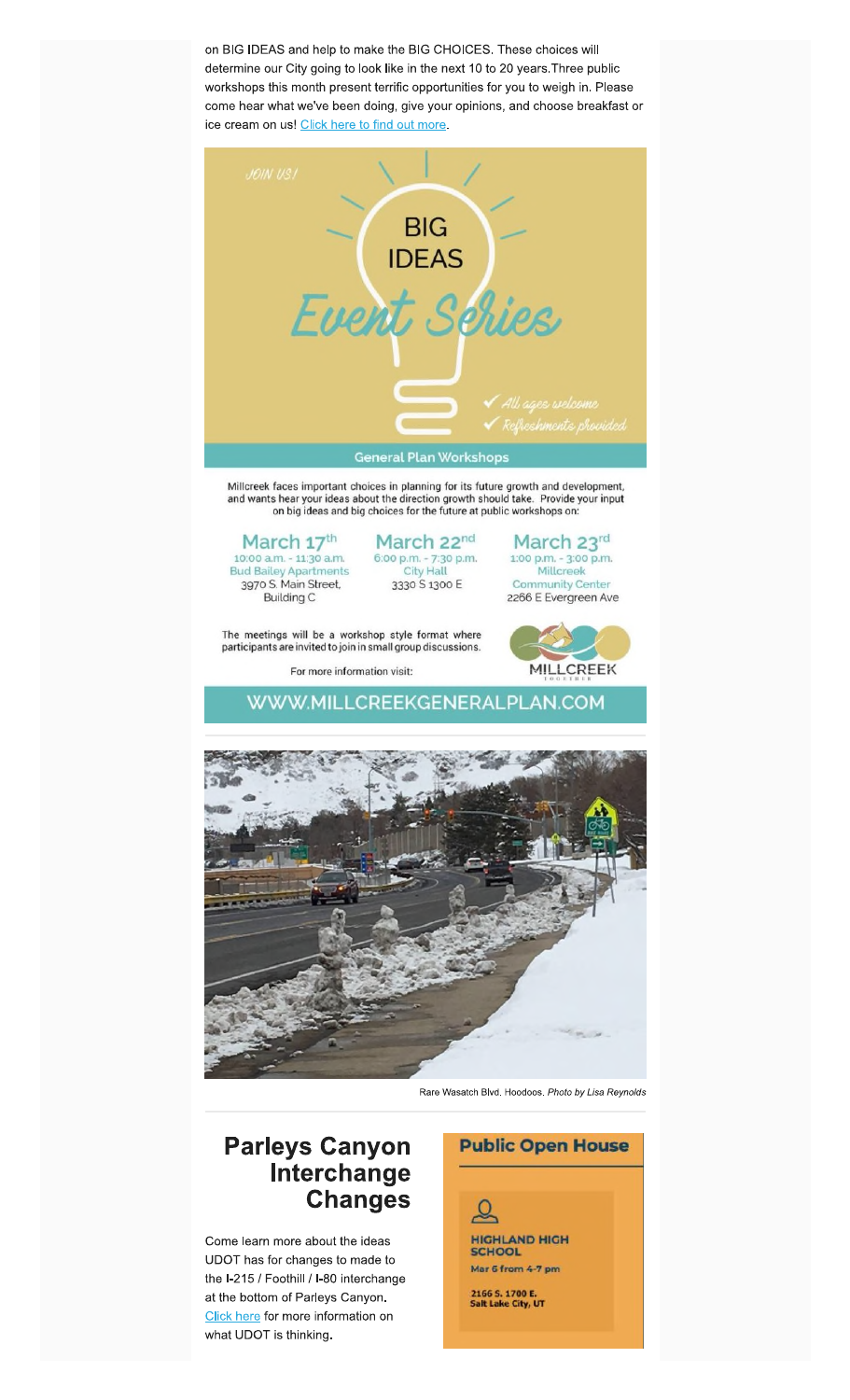

# **SONGS ACROSS AMERICA**

Come support Skyline High School Highlites and Troubadours as they perform Songs Across America. Skyline Auditorium, Friday, March 9 @ 7PM. Contact Jen Dansie jjdansie@hotmail.com for tickets. All proceeds will be donated to the Wounded Warrior Project.



## Once On This Island Junior - Churchill Drama Production

Wed, Mar 14, 7:00 PM - Fri, Mar 16, 7:00 PM Churchill Junior High

**One hour-long, this play is a good choice for lithe folks and big folks. Tickets are \$5 or \$20 per family. Cash only.** 

# **NEXT WEEKEND - MARCH 11th**



**VISIT us at** http://millcreek,utah.gov **Click here to subscribe to our weekly newsletter** 

**City Council / Community Council Dialogue Monday, March 5, 2011** 

**PUBLIC NOTICE** is hereby given that the City Council of MILLCREEK will meet with the Canyon Rim Citizens Association, the East Mill Creek Community Council, the Milicreek Community Council, and the Mount Olympus Community Council In a a Public Meeting on Monday, March 5, 2018 at Millcreek's City Offices, 3330 S\_ 1300 E., Mlllcreek, Utah 84106, commencing at **6:00 p.m.** 

#### **AGENDA**

6:00 PM — Welcome and introductions — Mayor Sifvestrini

6:10 PM — Budget Discussion Budget Request Process Budget Cycles

6:30 PM — Discussion of Capital Improvement Requests/Potential Community Council Area Tour

6:45 PM — Planning/Zoning Discussion